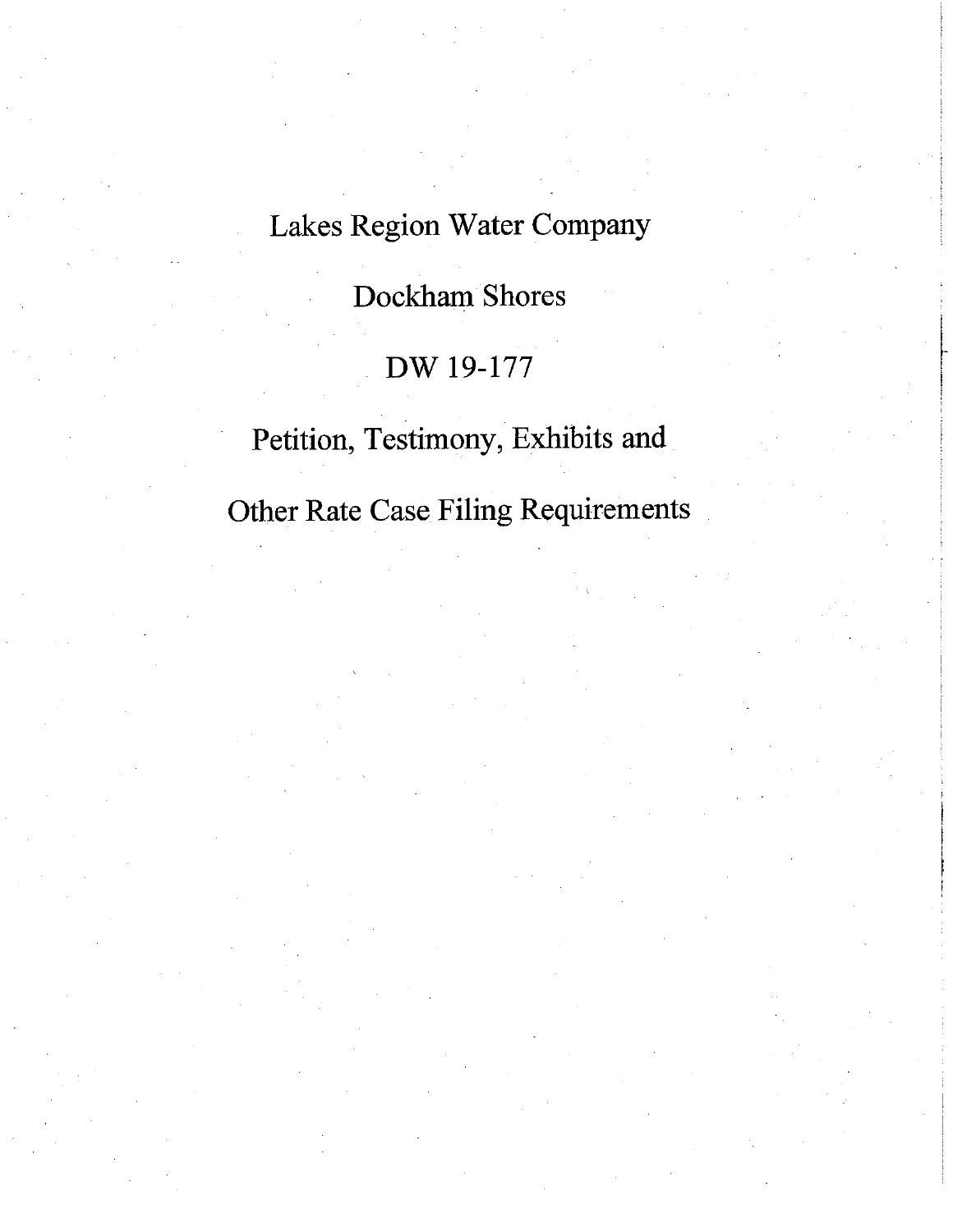# LAKES REGION WATER COMPANY INC.

420 Governor Wentworth Highway, PO Box 389<br>Moultonborough, NH 03254 Telephone: 603-476-2348, Fax: 603-476-2721

### Lakes Region Water Company

### Dockham Shores

### Index

| $\mathbf{1}$ . | Petition                                |
|----------------|-----------------------------------------|
| 2.             | <b>Report of Proposed Rate Changes</b>  |
| 3.             | Proposed Tariff Pages                   |
| 4.             | Direct Testimony of Thomas A. Mason     |
| 5.             | Direct Testimony of Stephen P. St. Cyr  |
| 6.             | Rate Case Exhibits for Permanent Rates  |
| 7.             | Proposed Statement to Customers         |
| 8.             | Responses of NHPUC 1604.01 requirements |
| 9.             | <b>Attestation of Leah Valladares</b>   |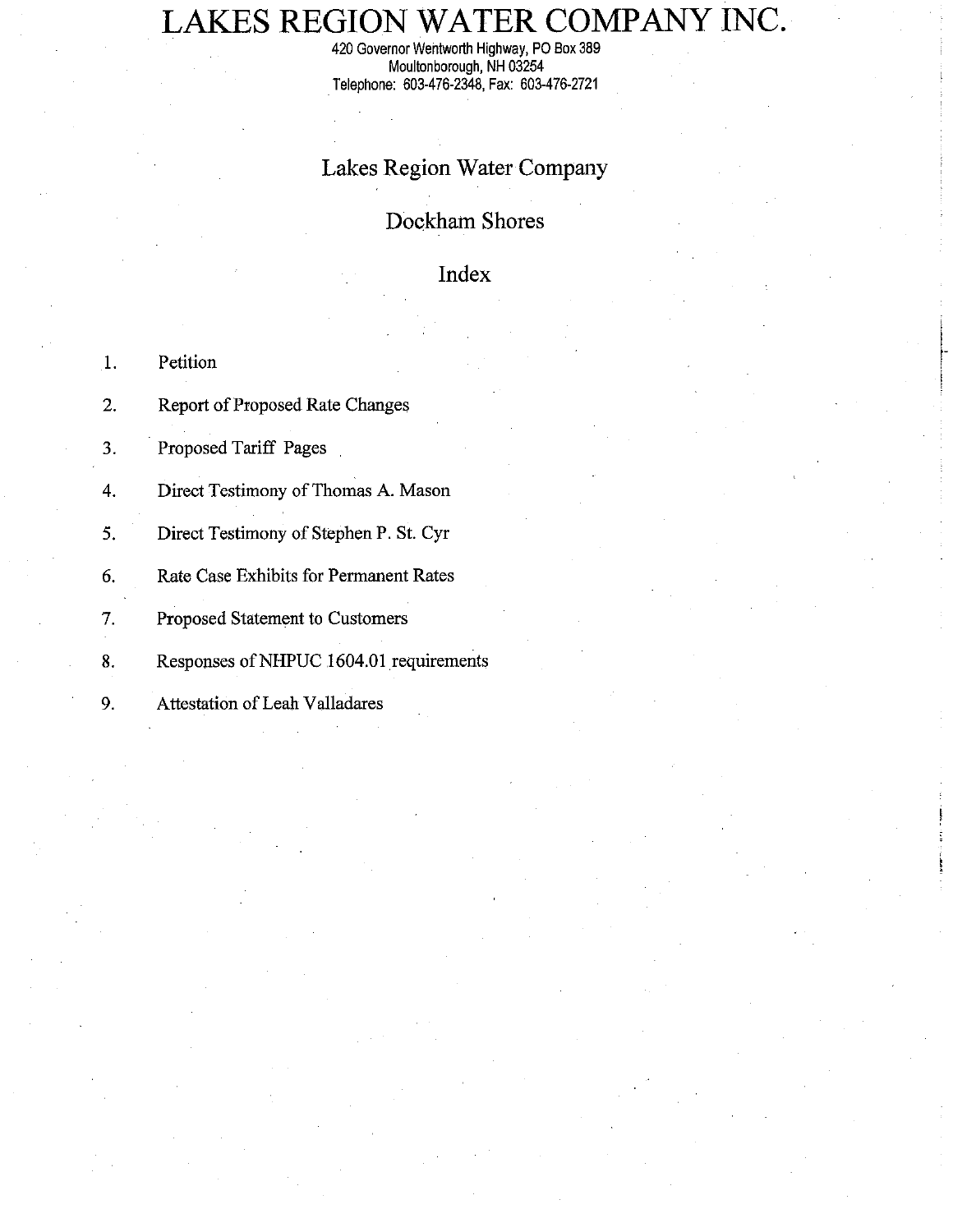# **STATE OF NEW HAMPSHIRE PUBLIC UTILITIES COMMISSION**

**Docket No. DW 19 – 177**

*Lakes Region Water Co., Inc.*

#### *Petition for Permanent Rate Increases*

Lakes Region Water Co., Inc. ("Lakes Region") petitions for permanent rate increase for its Dockham Shores Estates ("Dockham Shores") water service franchise pursuant to RSA 378:28 as follows:

#### **I. BACKGROUND**

1. Lakes Region acquired the Dockham Shores water system and franchise on July 1, 2017 following approval by the Commission in Order No. 25,694 dated November 10, 2016 in Docket No. DW 16 – 619. As noted in Order No. 25,694, Lakes Region anticipated prior to acquisition that it would finance the acquisition primarily using debt financing provided by CoBank ACB and that "\$60,000 would be used to acquire the Dockham Shores assets, another \$60,000 (approximately) would fund capital improvements, and approximately \$17,000 would cover acquisition costs."

2. As set forth in the attached Testimony of Lakes Region President Thomas A. Mason, improvements were anticipated prior to acquisition of the system. However, following acquisition Lakes Region discovered that the Dockham Shores "system was in considerably worse shape than originally believed": one of the two storage tanks had failed and the second tank had deteriorated to the point where it was leaking and could not be repaired; well yields were lower than anticipated which required LRWC to impose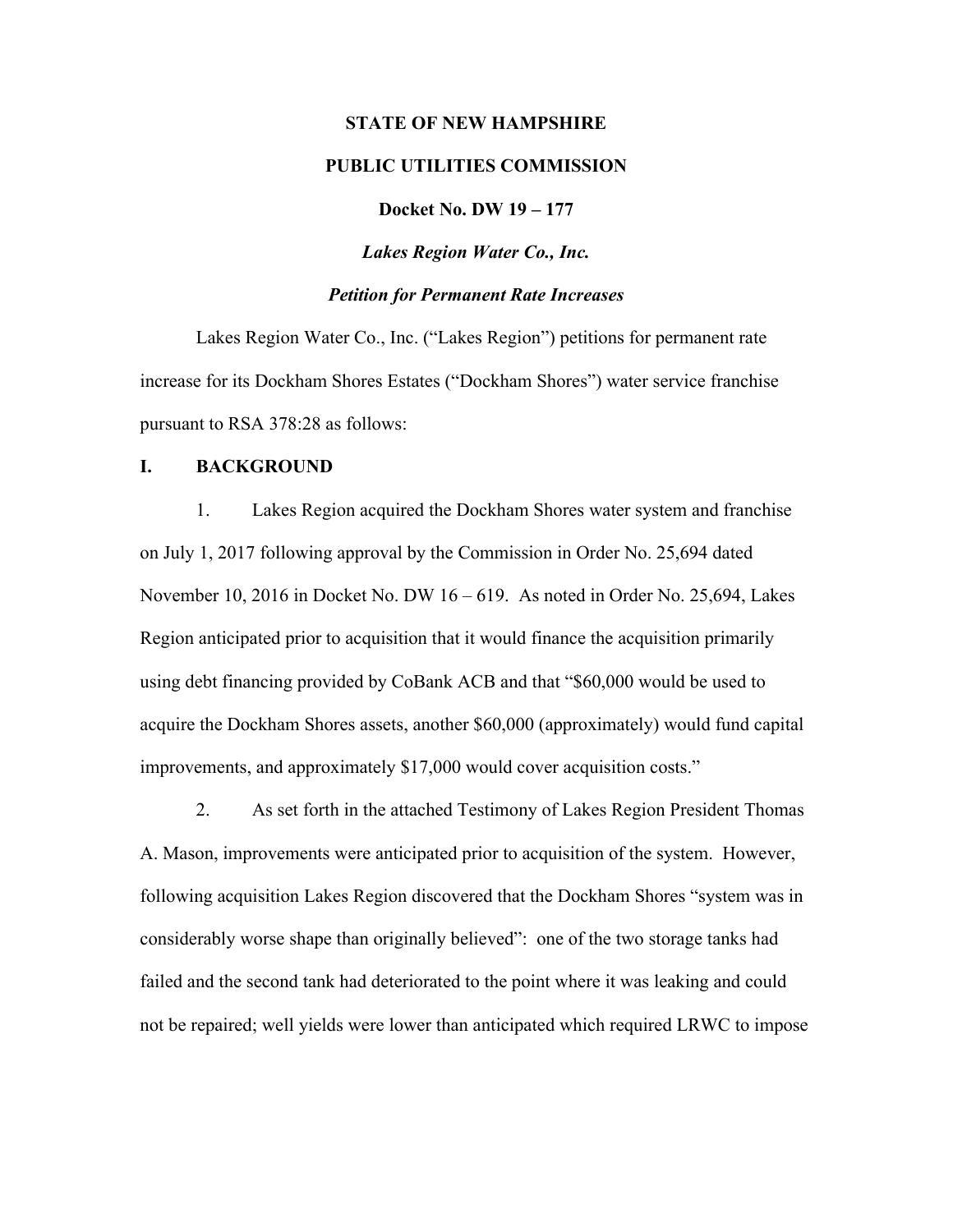water use restrictions and bans; and the system also experienced frequent electric power outages during storm events which resulting in significant service interruptions.

3. To address these system deficiencies, Lakes Region hired Lewis Engineering to review the system and provide recommendations. Lewis Engineering recommended that the pump station be completely re-designed and re-built to meet current standards, including a new water storage/pump house facility located next to the existing wells to eliminate internal electrical problems; a reinforced concrete 15,000 gallon water storage tank, a new pump house building, booster pumps, automatic controls and related equipment. A standby generator was added to address power outages. One of the wells was deepened to increase its production.

4. As a result of the Lewis Engineering recommendations, Lakes Region constructed an entirely new state of the art pump house and rebuilt the system to serve customers. As described in the Testimony of Stephen P. St. Cyr, the total cost of improvements made by Lakes Region was \$300,599.

5. On December 4, 2018, Lakes Region sought a step adjustment to reflect the costs of the improvements to the Dockham Shores system in DW 16 - 619. On June 21, 2019, Staff filed its recommendation to the Commission. Staff acknowledged that "Lakes Region has made great effort to improve the quality of water service at Dockham Shores. The new facilities constructed have dealt with the potential confined space violations identified previously in the acquisition docket. In addition, Lakes Region has succeeded in providing improved water quality at the Dockham Shores' system that the prior facilities could not offer. Additionally, the new facilities include automatic controls and provisions for future water treatment." Page 3.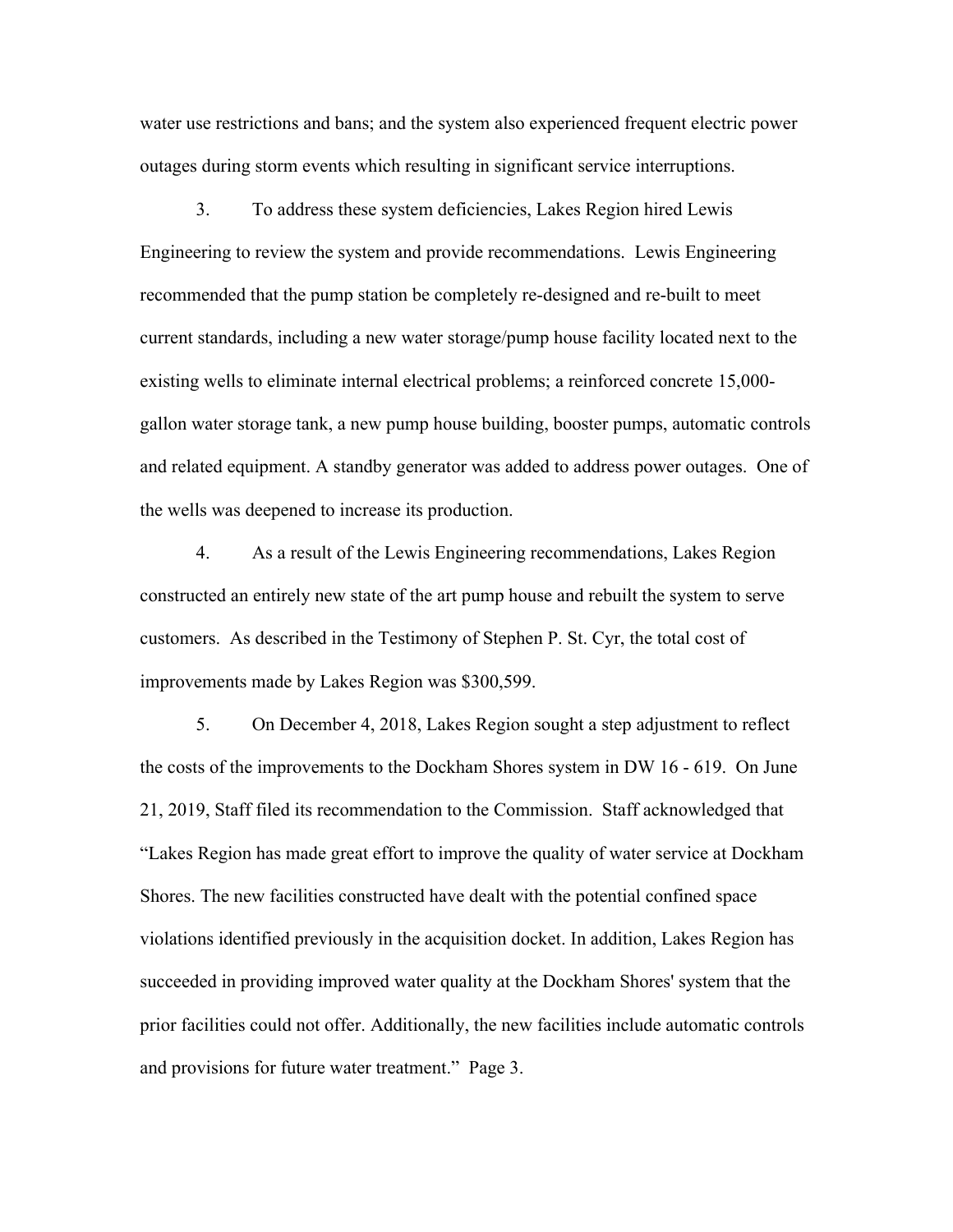6. However, citing to Lakes Region's failure to file an updated estimate of construction costs, Staff recommended that the Commission approve a step adjustment limited to \$6,620 based on the \$60,000 estimated cost of improvements noticed by the Commission prior to acquisition by Lakes Region. Staff recommended that the additional "costs be deferred, and examined in either a future Dockham Shores or Lakes Region full rate proceeding for possible recovery by Lakes Region". Page 4.

7. On July 11, 2019, the Commission issued Order No. 26,272 approving a step adjustment as recommended by Staff. The Commission noted that Lakes Region "is not precluded from filing for additional recovery, including acquisition costs, in either a future Dockham Shores or Lakes Region rate case. That recovery, however, is subject to Commission examination and approval, and, furthermore, is not guaranteed." Order No. 26,272, Page 4.

#### **II. STANDARD FOR TEMPORARY AND PERMANENT RATE INCREASES**

8. RSA 378:7 authorizes the Commission to fix rates after a hearing upon determining that the rates, fares, and charges are just and reasonable. In determining whether rates are just and reasonable, the Commission must balance the customers' interest with the investors' interest in obtaining a reasonable return on their investment. *Appeal of Eastman Sewer Co*., 138 N.H. 221, 225 (1994).

9. RSA 378:28 governs the approval of permanent rates and provides:

 378:28 Permanent Rates. – So far as possible, the provisions of RSA 378:27 shall be applied by the commission in fixing and determining permanent rates, as well as temporary rates. *The commission shall not include in permanent rates any return on any plant, equipment, or capital improvement which has not first been found by the commission to be prudent, used, and useful*. Nothing contained in this section shall preclude the commission from receiving and considering any evidence which may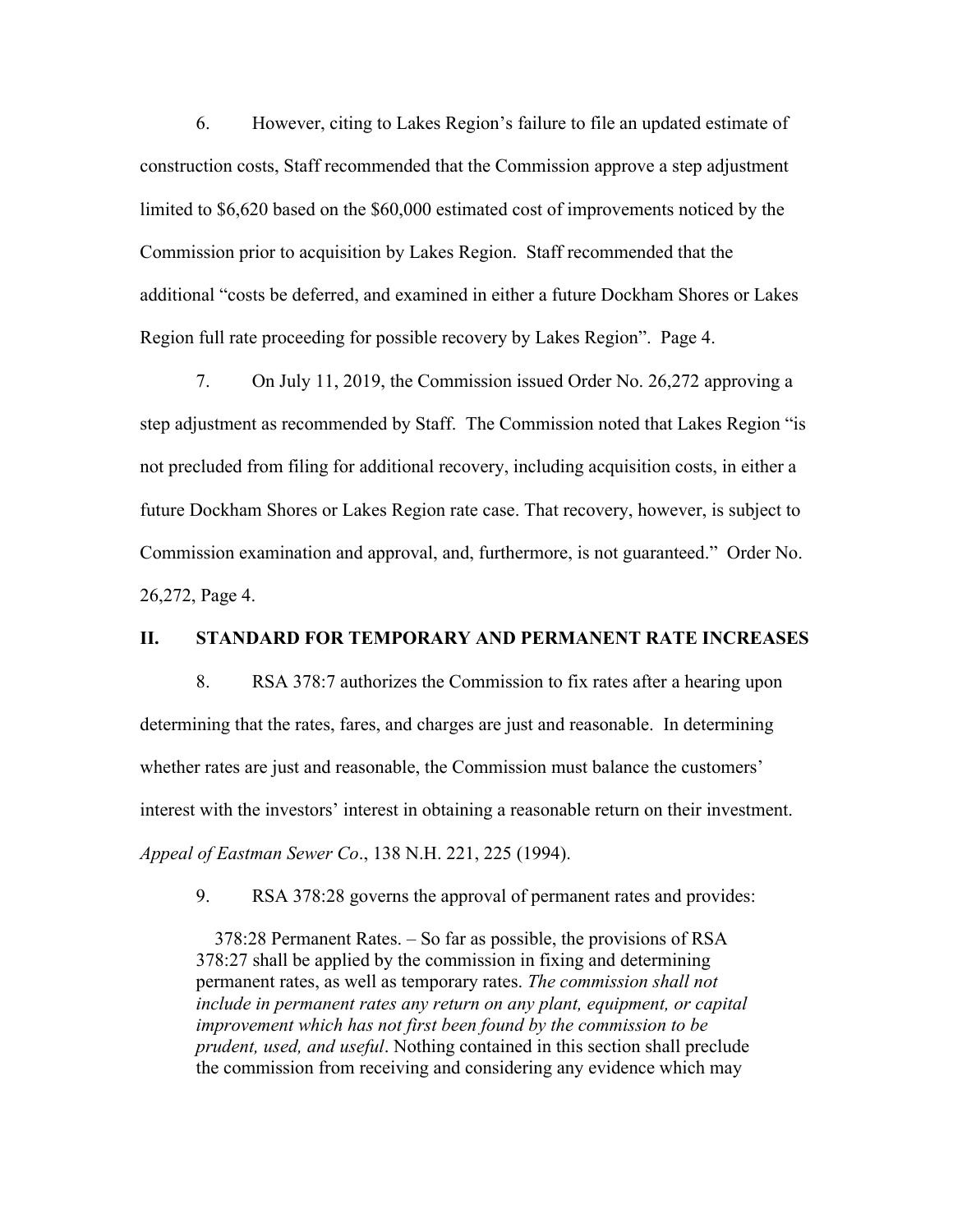be pertinent and material to the determination of a just and reasonable rate base and a just and reasonable rate of return thereon. (emphasis added)

10. RSA 378:28 refers to the temporary rates statute, RSA 378:27, which

provides:

 378:27 Temporary Rates. – In any proceeding involving the rates of a public utility brought either upon motion of the commission or upon complaint, the commission may, after reasonable notice and hearing, if it be of the opinion that the public interest so requires, immediately fix, determine, and prescribe for the duration of said proceeding reasonable temporary rates; provided, however, that such temporary rates shall be sufficient to yield not less than a reasonable return on the cost of the property of the utility used and useful in the public service less accrued depreciation, as shown by the reports of the utility filed with the commission, unless there appears to be reasonable ground for questioning the figures in such reports.

11. The two statutes direct that temporary rates be set based on the "used and

useful" standard applied to plant of the utility "as shown by the reports of the utility,

unless there appears to be reasonable ground for questioning the figures in such reports".

Permanent rates, by contrast, involve consideration of both whether the utility investment

in plant meets both the "prudency" and "used and useful" standards.

12. In the *Investigation of Scrubber Costs and Cost Recovery and* 

*Determination Regarding Eversource's Generation Assets,* DE 11-250 and DE 14-238;

Order No. 25,920 (July 01, 2016), the Commission explained the "prudency" standard to

be applied under RSA 378:28 when setting utility rates. The Commission explained:

"The commission shall not include in permanent rates any return on any plant, equipment, or capital improvement which has not first been found by the commission to be prudent, used, and useful." RSA 378:28. In order to approve the settlements, which permit placement of the scrubber in rate base, we must determine the investment was prudent, used, and useful.

Supreme Court precedent provides the standard for our prudence review: "(t)he principle of prudence requires that an investment or a constituent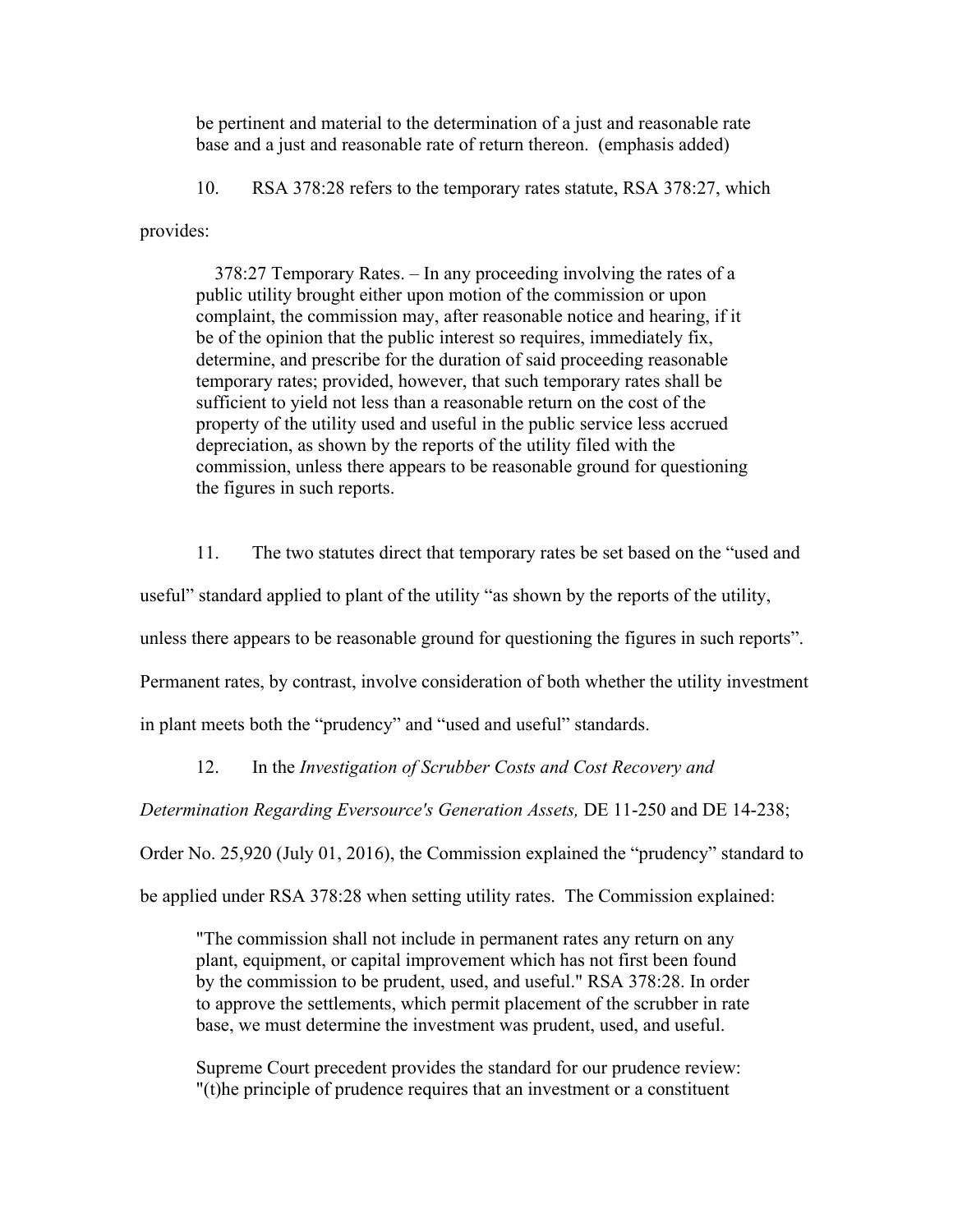element of an investment that was foreseeably wasteful when made be excluded from the rate base." *Appeal of McCool*, 128 N.H. 124, 139 (1986). "[P]rudence judges an investment or expenditure in the light of what due care required at the time an investment or expenditure was planned and made." *Appeal of CLF*, 127 N.H. 606, 638 (1986). Prudence does not require that the utility make the correct choice, which can only be known in hindsight, but that the utility's decision was within a "range of reasonableness." *Incentives for Conservation and Load Management*, 75 NH PUC 527, 541 (1990).

### **III. REQUEST FOR A PERMANENT RATE INCREASE**

13. Lakes Region requests that the Commission issue an order of notice and approve a rate increase as set forth in the schedules and Testimony of Stephen P. St. Cyr which request that water revenues be increased to \$88,708, an increase of 105.13%. Lakes Region requests that the rate increases be effective date as of the date of publication of the Commission's Order of Notice.

14. Lakes Region recognizes that the increase is significant. However, it is necessary result of the significant investment in new plant required to maintain service in accordance with the requirements of the Department of Environmental Services and to maintain service that is reasonably safe and adequate and in all other respects just and reasonable under RSA 374:1. The system had significantly deteriorated prior to its acquisition by Lakes Region. While the costs of exceeded the original estimate of \$60,000, the costs were required to maintain service. As explained by Lakes Region President Thomas A. Mason, if Lakes Region had proceeded with its original proposal, it would have only been a temporary fix and the entire pump station would have needed to be entirely replaced 3 to 4 years later. The original proposal would have been more costly to customers, not less.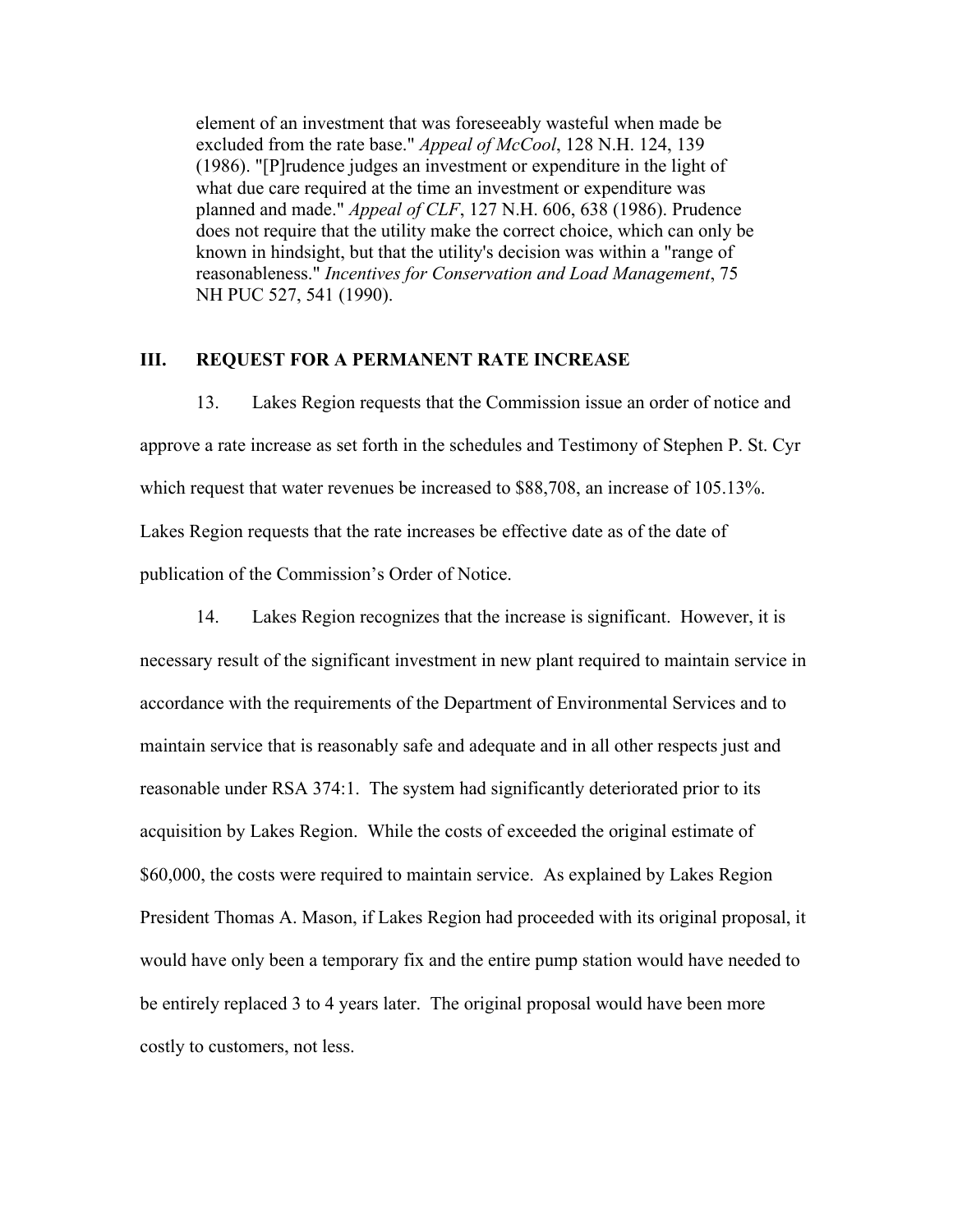15. In short, all of the plant improvements were prudent, used and useful, and necessary to maintain service in compliance with RSA 374:1. Lakes Region requests that the Commission approve its rates as just and reasonable under RSA 378:7 & 28.

16. The Commission should be aware that Lakes Region plans to file a petition for a general rate increase to all customers in 2020 based on a 2019 test year. Lakes Region intends to request that rates for both Dockham Shores and Wildwood customers be consolidated with those of existing customers. Lakes Region recommends that the Commission and Staff consider options for rate consolidation in this proceeding in anticipation of that filing. Consolidated rates benefit all customers by reducing 'rate shock' that can occur when significant capital improvements are required in a particular system. Over time, this benefits all customers as each system is upgraded over time.

WHEREFORE Lakes Region requests that the Commission approve its permanent rate increase and grant such other relief as justice may require.

Respectfully submitted,

### **LAKES REGION WATER COMPANY, INC.**

By its Counsel,

### **UPTON& HATFIELD, LLP**

 $w\bigoplus$ 

Justin C. Richardson NHBA #12148 159 Middle Street Portsmouth, NH 03801 (603) 436-7046 [jrichardson@uptonhatfield.com](mailto:jrichardson@upton-hatfield.com)

Dated: December 23, 2019